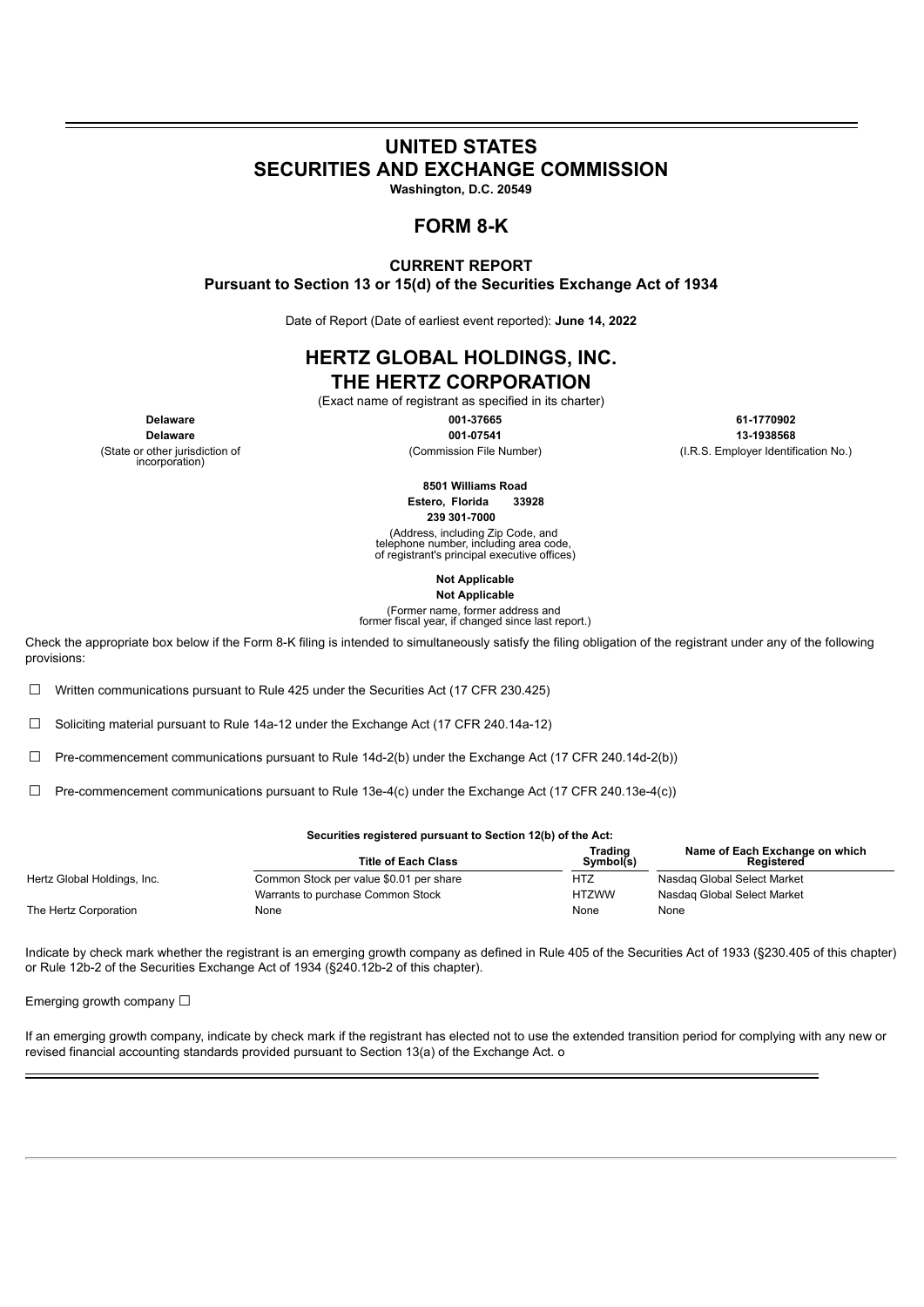#### **Item 8.01 Other Events.**

On June 14, 2022, the Board of Directors of Hertz Global Holdings, Inc. (the "Company") authorized a new share repurchase program of up to \$2.0 billion of the Company's outstanding common stock. The new authorization is effective immediately and is in addition to the \$2.0 billion share repurchase program announced in November 2021.

Repurchases may be made at management's discretion through a variety of methods, such as open-market transactions (including pre-set trading plans), privately negotiated transactions, accelerated share repurchases and other transactions in accordance with applicable securities laws. The program has no time limit. The share repurchase authorization does not obligate the Company to acquire any particular amount of common stock and can be discontinued at any time. There can be no assurance as to the timing or number of shares of any repurchases.

A copy of the Company's press release dated June 15, 2022 announcing the authorization is attached as Exhibit 99.1 to this Current Report on Form 8-K.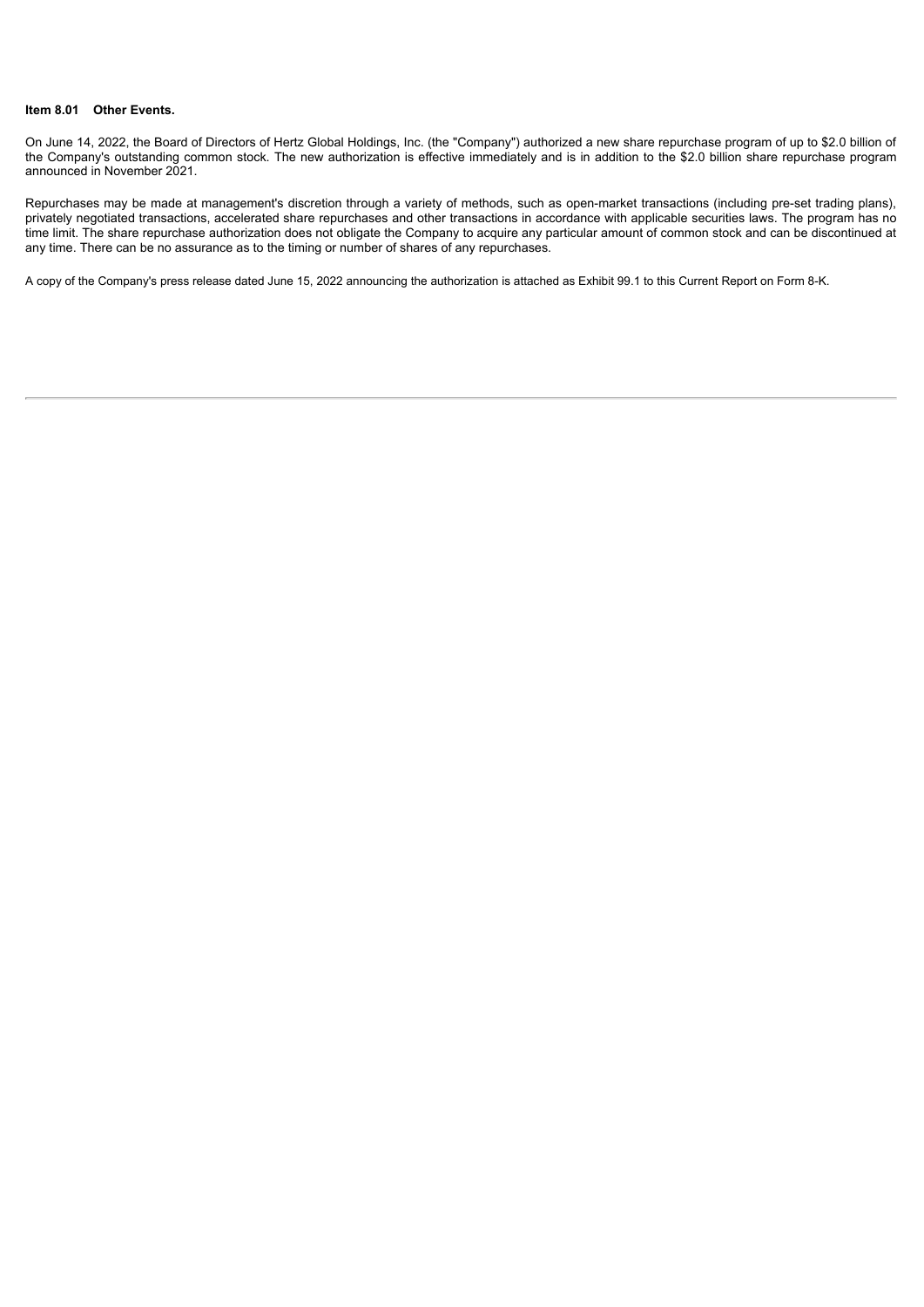## **Item 9.01 Financial Statements and Exhibits.**

## (d) Exhibits

| <b>Exhibit</b> | <b>Description</b>                                                          |
|----------------|-----------------------------------------------------------------------------|
| <u>99.1</u>    | Press Release of Hertz Global Holdings, Inc. dated June 15, 2022.           |
| 104.1          | Cover page Interactive Data File (embedded within the Inline XBRL document) |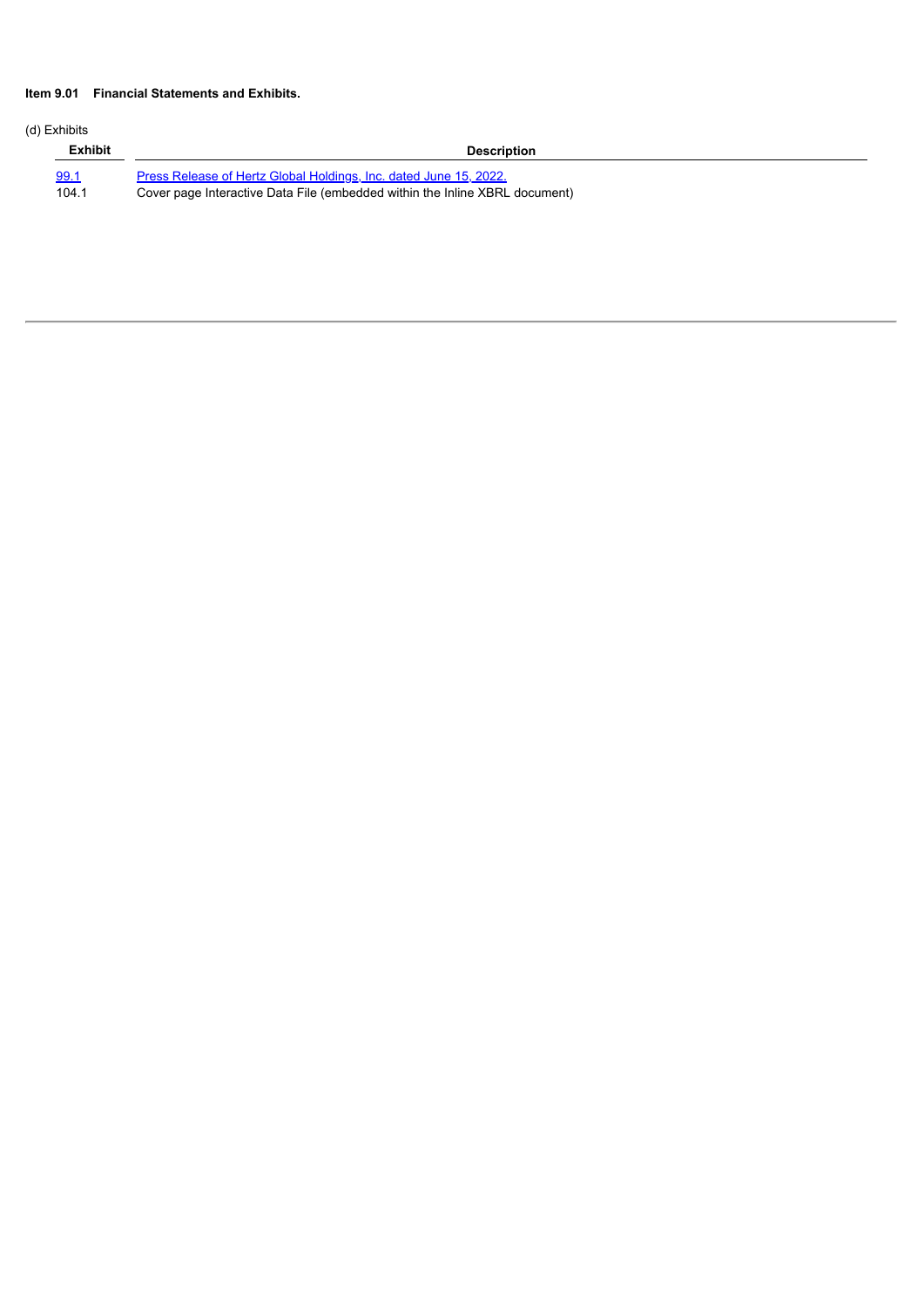#### **SIGNATURE**

Pursuant to the requirements of the Securities Exchange Act of 1934, the Registrant has duly caused this report to be signed on its behalf by the undersigned hereunto duly authorized.

#### **HERTZ GLOBAL HOLDINGS, INC. THE HERTZ CORPORATION** (each, a Registrant)

Date: June 15, 2022 **By:** By: *Isl* Colleen Batcheler Name: Colleen Batcheler<br>Title: Executive Vice Pre Executive Vice President, General Counsel and Secretary